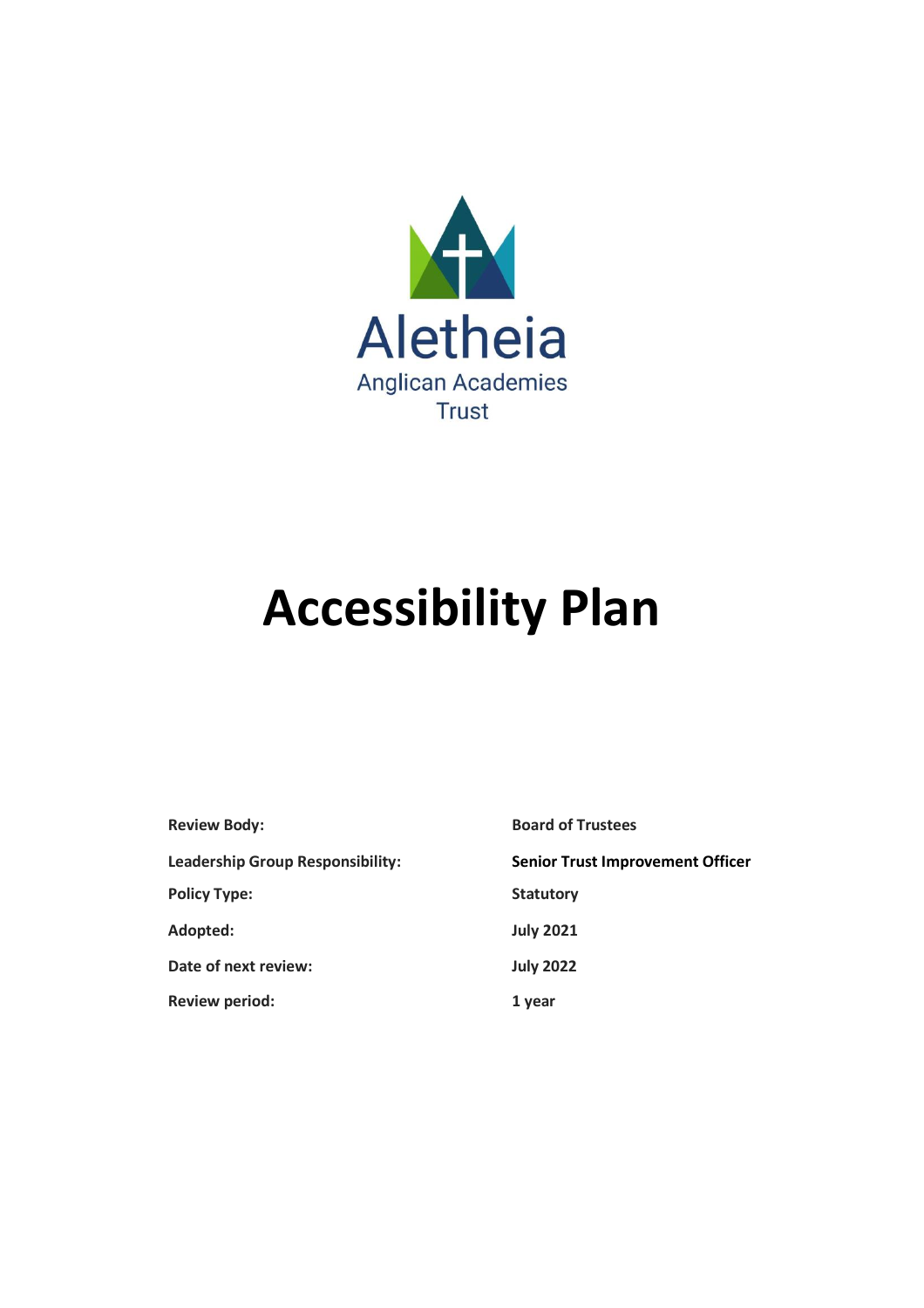### **Contents:**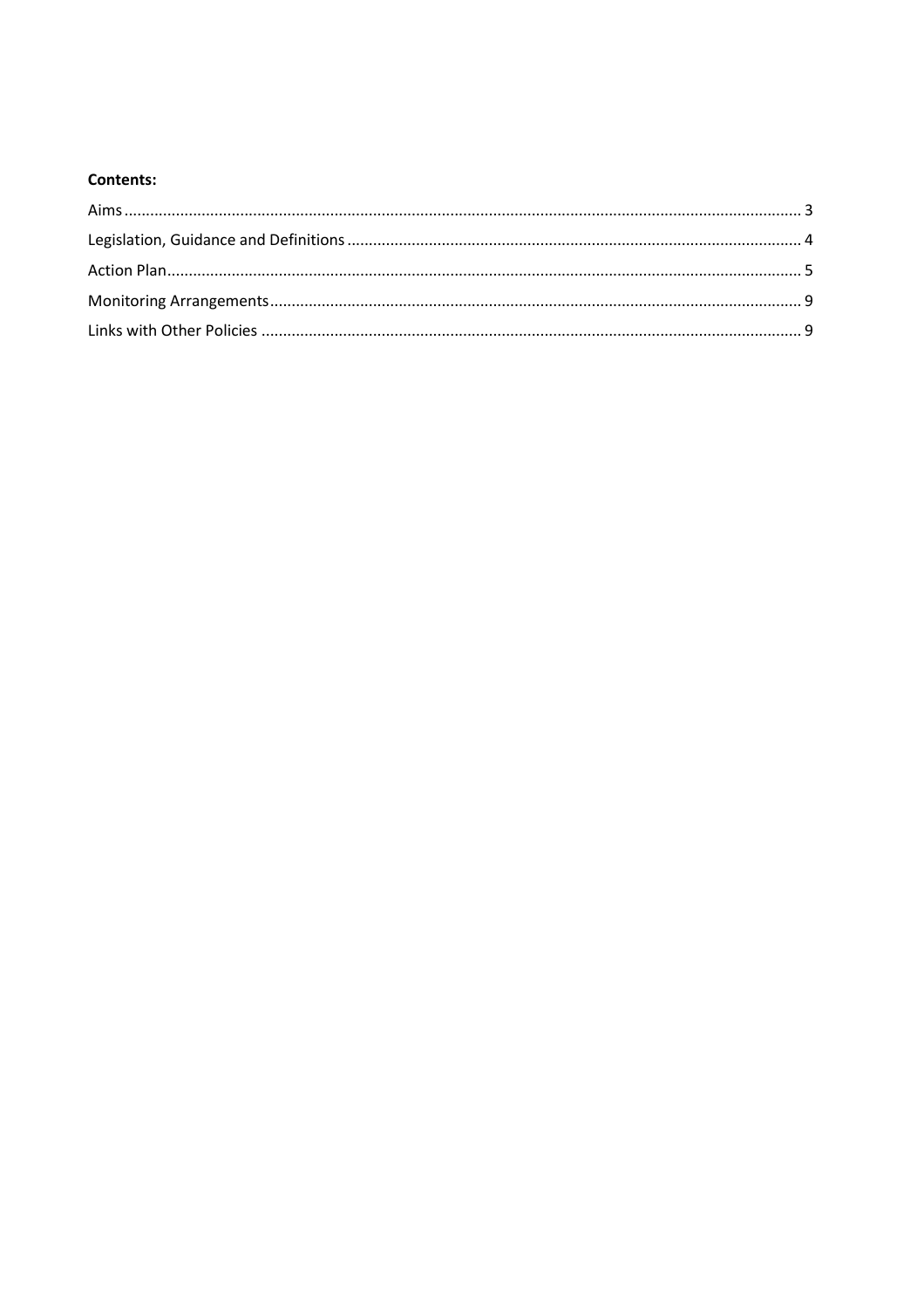#### **Aims**

Aletheia Anglican Academies Trust (AAAT) has adopted this accessibility plan in line with the individual Special Educational Needs (SEND) policies of academies within the Trust, with the aim of ensuring that our schools are socially and academically inclusive, that students have access to a full curriculum and that all students are appropriately challenged.

There will be a requirement that academies within the Trust make localised adaptations to the plan to take in to account their unique physical setting and for the wide range of needs pupils admitted will present.

All schools are required under the Equality Act 2010 to have an accessibility plan. The purpose of the plan is to:

- Increase the extent to which disabled students can participate in the curriculum;
- Improve the physical environment of the school to enable disabled students to take better advantage of education, benefits, facilities and services provided; and
- Improve the availability of accessible information to disabled students

The Trust aims to treat all its students fairly and with respect. This involves providing access and opportunities for all students without discrimination of any kind. At the heart of our vision is the belief in inclusive, educational excellence; the belief that we are called to serve all pupils, staff, parents and the local community by providing places where all develop and thrive intellectually, socially, culturally and spiritually.

The Board of Trustees recognise the need to make all reasonable provisions for the admission and education of disabled students. Where possible, AAAT expects Headteachers, Heads of School and senior leaders to ensure that:

- The curriculum is continually reviewed to ensure that disabled students are not disadvantaged in any way and that all subjects and activities are available to them;
- Leaders do everything possible within budgeted resources to improve the physical environment by making reasonable adjustments, when and where necessary, to allow the movement of disabled students around the academy;
- Leaders review the admissions policy so that reasonable adjustments may be made for disabled students seeking admission to the academy;
- Training for both teaching and support staff is implemented and evaluated so that they are aware of, and able to meet, the needs of disabled students; and
- Leaders monitor and evaluate a range of student data to ensure that the needs of disabled students are met and, in many cases, exceeded through implementing additional support and intervention strategies to reduce or remove any barriers to learning.

The Trust's Accessibility Plan will be made available online on the AAAT website, and paper copies are available upon request. It should be read in conjunction with the school's individual SEND policies and SEN Information Reports. SEND policies outline the schools' provision for supporting students with SEND and the Trust's Single Equality Scheme explains how we aim to ensure equal opportunities for all our students through increased access to the curriculum, improving the physical environment throughout the Trust and enhancing the availability of access to information, with a focus on students with SEND.

A list of the SEND policies specific to each school can be located on the school websites and are as follows:

|           | • Holy Trinity C of E Primary School:  | Special Educational Needs & Disability Policy |
|-----------|----------------------------------------|-----------------------------------------------|
|           | • Horton Kirby C of E Primary School:  | <b>SEND Policy</b>                            |
|           | • Rosherville C of E Academy:          | <b>SEND Policy</b>                            |
| $\bullet$ | Saint Botolph's C of E Primary School: | <b>Special Educational Needs Policy</b>       |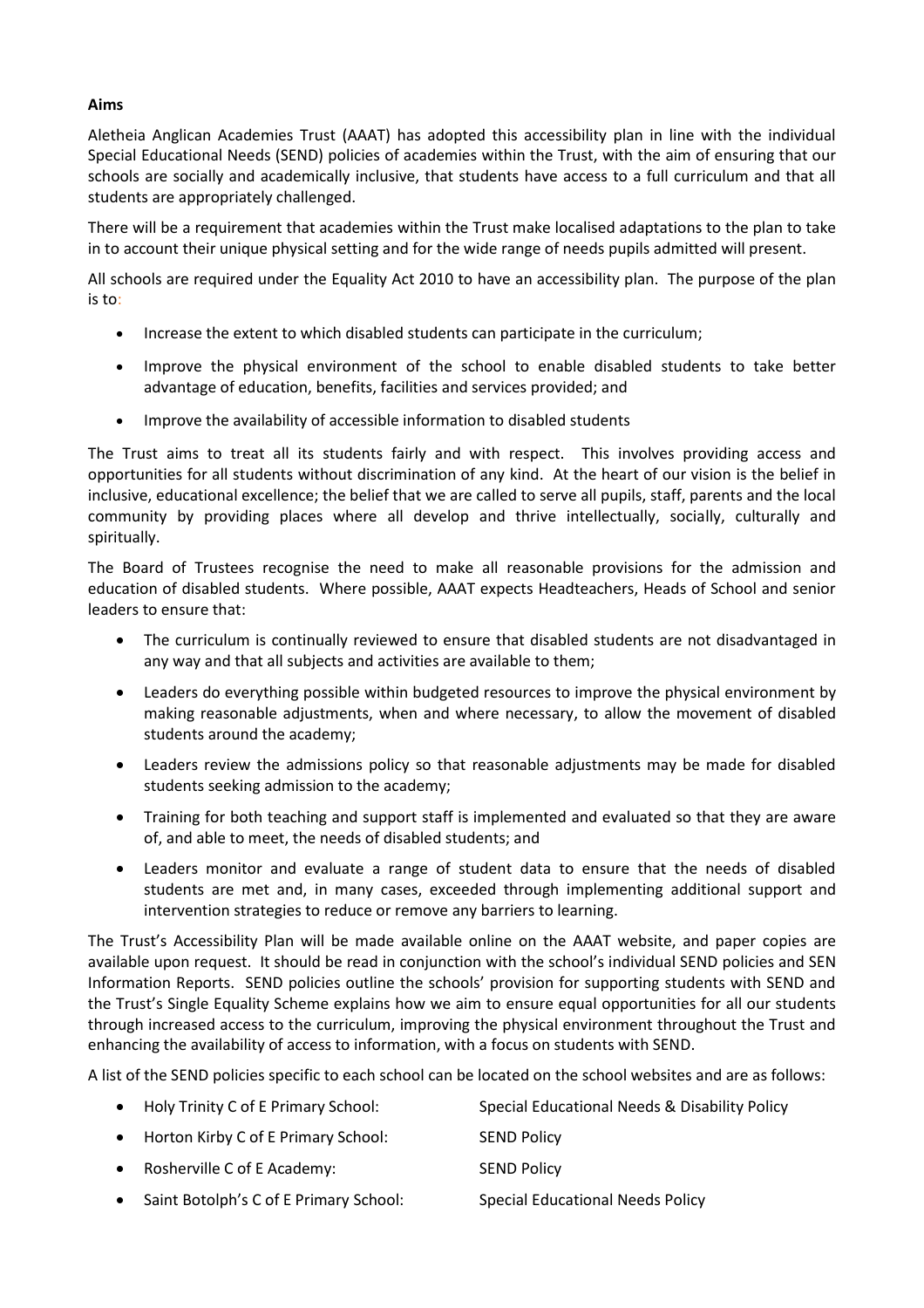| Saint George's C of E School:             | <b>SEN &amp; Disability Policy</b> |
|-------------------------------------------|------------------------------------|
| Shorne C of E Primary School:             | <b>SEND Policy</b>                 |
| Stone Saint Mary's C of E Primary School: | <b>SEND Policy</b>                 |
| Sutton-at-Hone C of E Primary School:     | SEN & D Policy                     |

AAAT is also committed to ensuring staff are trained in equality issues with reference to the Equality Act 2010, including understanding disability issues.

The Trust supports any available partnerships to develop and implement the plan, actively engaging with colleagues throughout the Trust and with external colleagues, including the Local Inclusion Forum Teams (LIFT) and the Gravesham Inclusion Forum Teams (GIFT).

The AAAT complaints procedure covers the accessibility plan. If you have any concerns relating to accessibility in any academy, within the Trust, this procedure sets out the process for raising these concerns.

We have included a range of stakeholders in the development of this accessibility plan, including colleagues from across the Trust.

#### **Legislation, Guidance and Definitions**

This document meets the requirements of [schedule 10 of the Equality Act 2010](http://www.legislation.gov.uk/ukpga/2010/15/schedule/10) and the Department for Education (DfE[\) guidance for schools on the Equality Act 2010.](https://www.gov.uk/government/publications/equality-act-2010-advice-for-schools)

The Equality Act 2010 defines an individual as disabled if he or she has a physical or mental impairment that has a 'substantial' and 'long-term' adverse effect on his or her ability to undertake normal day to day activities.

Under the [Special Educational Needs and Disability](https://www.gov.uk/government/publications/send-code-of-practice-0-to-25) (SEND) Code of Practice, 'long-term' is defined as 'a year or more' and 'substantial' is defined as 'more than minor or trivial'. The definition includes sensory impairments such as those affecting sight or hearing, and long-term health conditions such as asthma, diabetes, epilepsy and cancer.

The SEND Code of Practice also identifies that, children have a learning difficulty or disability if they:

- Have **significantly** greater difficulty in learning than the majority of children the same age; or
- Have a disability which prevents or hinders them from making use of facilities of a kind generally provided for children of the same age in mainstream schools or post-16 institutions; and
- Are under compulsory school age and are likely to fall within either of the definitions above when they reach compulsory school age or would do so if special educational provision was not made for them.

Schools are required to make 'reasonable adjustments' for students with disabilities under the Equality Act 2010, to alleviate any substantial disadvantage that a disabled student faces in comparison with nondisabled students. This can include, for example, the provision of an auxiliary aid or adjustments to premises.

This policy complies with our funding agreement and articles of association.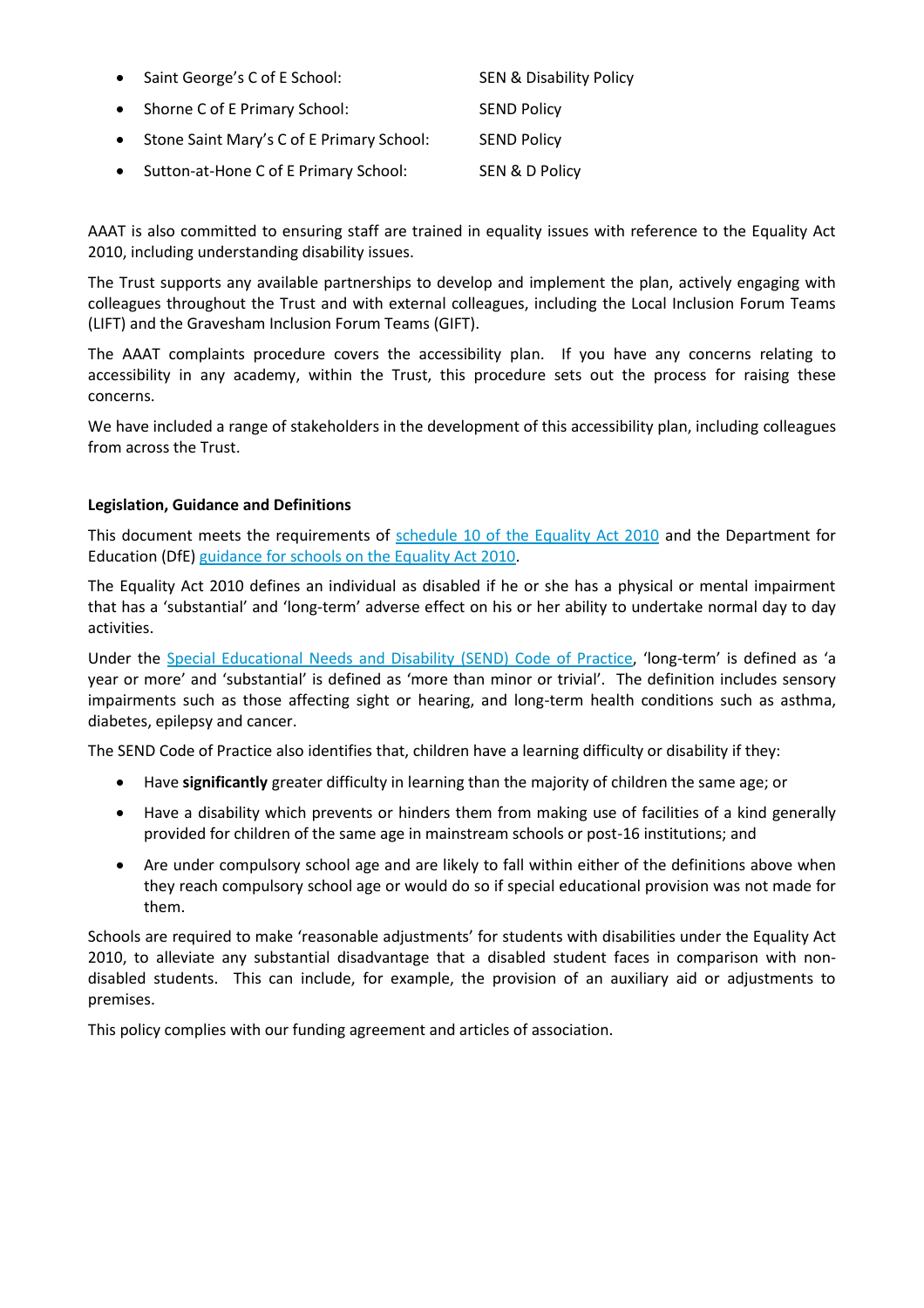## **Action Plan**

This Action Plan sets out the aims of our accessibility plan in accordance with the Equality Act 2010 and acts reflects the needs of students within the Trust.

| <b>Timescale</b>                                                                                                       | <b>Targets</b>                                                             | Plan                                                                                                                                                                                                   | Aim/Outcome                                                                                            |
|------------------------------------------------------------------------------------------------------------------------|----------------------------------------------------------------------------|--------------------------------------------------------------------------------------------------------------------------------------------------------------------------------------------------------|--------------------------------------------------------------------------------------------------------|
| End of each academic year in<br>preparation for new academic<br>year.                                                  | Raised awareness of the curriculum<br>needs of students with disabilities. | SENCo and/or previous teacher to meet with staff of new class to<br>ensure they are aware of student's needs.                                                                                          | All staff have an overview of the<br>needs of these students.                                          |
|                                                                                                                        |                                                                            | Liaise with outside agencies to provide advice/training if<br>necessary.                                                                                                                               | Increased access to the curriculum<br>for these students.                                              |
| As necessary, if children join<br>academy or become ill mid-<br>year.                                                  | Train identified personnel to<br>administer medication                     | If necessary, liaise with partners in the Health Authority and seek<br>suitable training. Use agreed policies and procedures.                                                                          | Children in need of regular<br>medication able to access whole<br>curriculum.                          |
| End of academic year in<br>preparation for new academic<br>year for children with ongoing<br>conditions e.g. diabetes. |                                                                            |                                                                                                                                                                                                        | Clear agreed procedure for<br>supporting pupils with medical<br>needs and administering<br>medication. |
| Ongoing                                                                                                                | Accommodate toileting and care<br>needs of incontinent students            | Arrange for the provision of suitable equipment. Make sure<br>children are aware of where to access equipment if they have<br>moved to new part of the academy.                                        | Sensitive procedures for efficient<br>care of students who are<br>incontinent.                         |
|                                                                                                                        |                                                                            | Make sure staff are aware of needs of incontinent students. If<br>necessary, consult with Health Authority partners to provide<br>training for staff in toilet training techniques and ways of meeting | Agreed procedures for sensitive<br>toilet training.                                                    |
|                                                                                                                        |                                                                            | needs of students who are incontinent, where more extensive<br>training is required.                                                                                                                   | Access to the whole academy<br>curriculum and increased inclusion.                                     |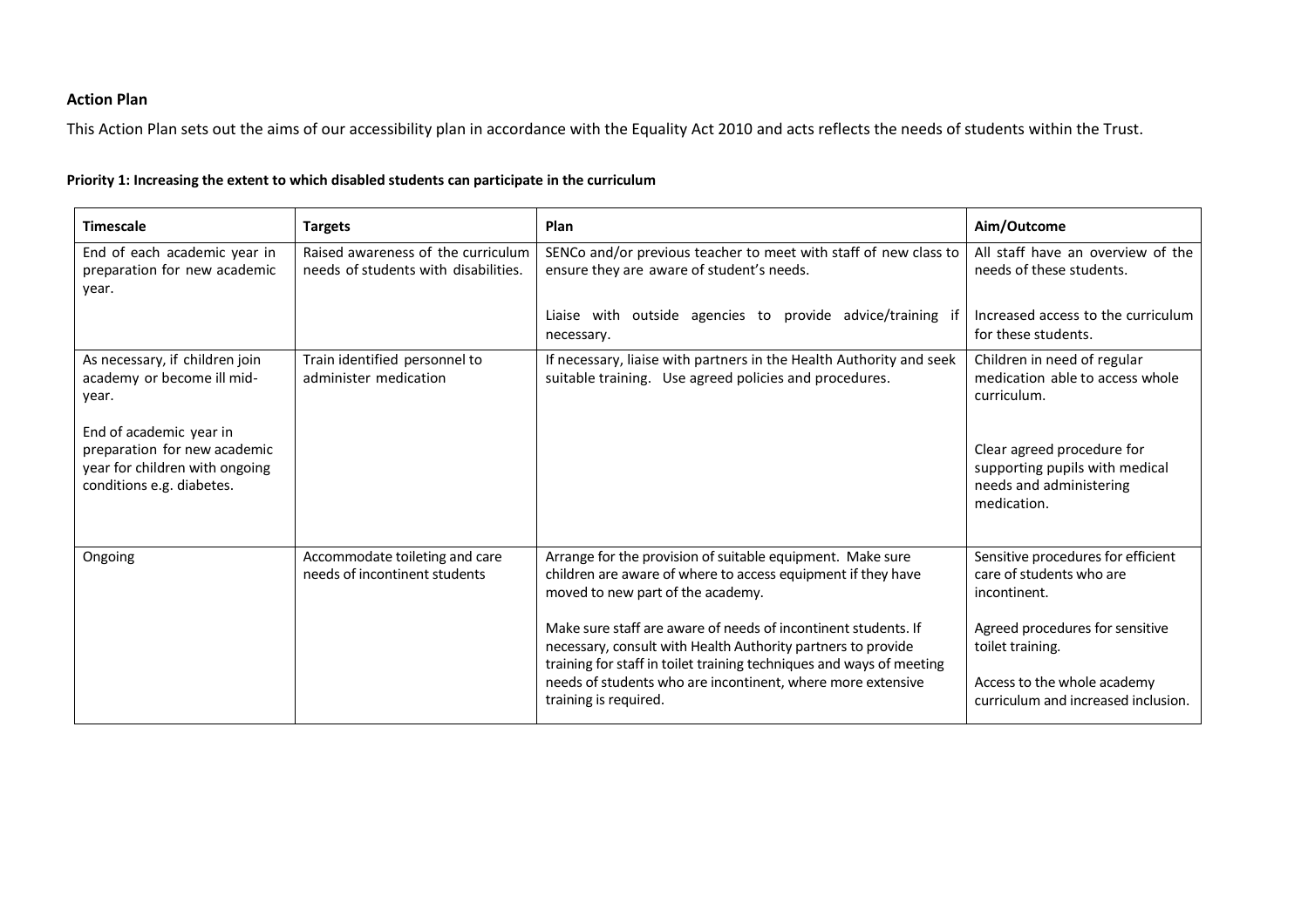| At least yearly, (eg end of<br>academic year in preparation<br>for new academic year). | Classrooms are optimally organised<br>for disabled students.                                                                 | When organising classrooms for the forthcoming year, ensure the<br>needs of disabled students are taken in to account e.g. adequate<br>space provided for children with physical disabilities to ensure they<br>are able to move around the classroom, hearing and visually<br>impaired children situated in a suitable position in the classroom<br>etc.<br>Emergency exiting must be considered.<br>If necessary, consult with outside agencies for advice regarding<br>adaptations, use of aids etc. are situated in suitable positions within<br>the classroom etc.                                                                                                                                 | Classrooms are optimally<br>organised for disabled students.                                                                               |
|----------------------------------------------------------------------------------------|------------------------------------------------------------------------------------------------------------------------------|---------------------------------------------------------------------------------------------------------------------------------------------------------------------------------------------------------------------------------------------------------------------------------------------------------------------------------------------------------------------------------------------------------------------------------------------------------------------------------------------------------------------------------------------------------------------------------------------------------------------------------------------------------------------------------------------------------|--------------------------------------------------------------------------------------------------------------------------------------------|
| Ongoing                                                                                | Clarification of the support role of<br>academy staff when working with<br>students with Speech and<br>Language difficulties | Work with SALT service to give guidance to the academy staff in<br>supporting individual children.                                                                                                                                                                                                                                                                                                                                                                                                                                                                                                                                                                                                      | Appropriate support for students<br>with speech and language<br>difficulties.<br>Increased access to the curriculum<br>for these students. |
| Ongoing                                                                                | All students have access to a<br>broad and balanced curriculum                                                               | All students are encouraged to take part in all areas of the<br>curriculum at a level which is appropriately challenging to their<br>ability. Lessons address a variety of learning styles and work is<br>differentiated and provided in a form suitable to the child's needs<br>e.g. larger print, use of ICT etc. if necessary.<br>Disabled students, who cannot participate in particular activities (eg<br>PE) are given suitable, alternative experiences.<br>Seek advice and liaise with other agencies regarding EHCP students<br>access to the curriculum.<br>Seek training for the pupil, if necessary (e.g. child with physical<br>disabilities to be provided with training in touch typing) | All students participate in a broad<br>range of curriculum subjects at a<br>level that is suitable for them.                               |
| Ongoing                                                                                | Academy educational visits are<br>accessible to all students                                                                 | The needs of disabled students are considered when planning an<br>academy educational visit and suitable arrangements made e.g.<br>parent to accompany child, amount of walking required reduced for<br>some children.                                                                                                                                                                                                                                                                                                                                                                                                                                                                                  | All children able to participate in<br>academy educational visits<br>undertaken by their peer<br>group/class.                              |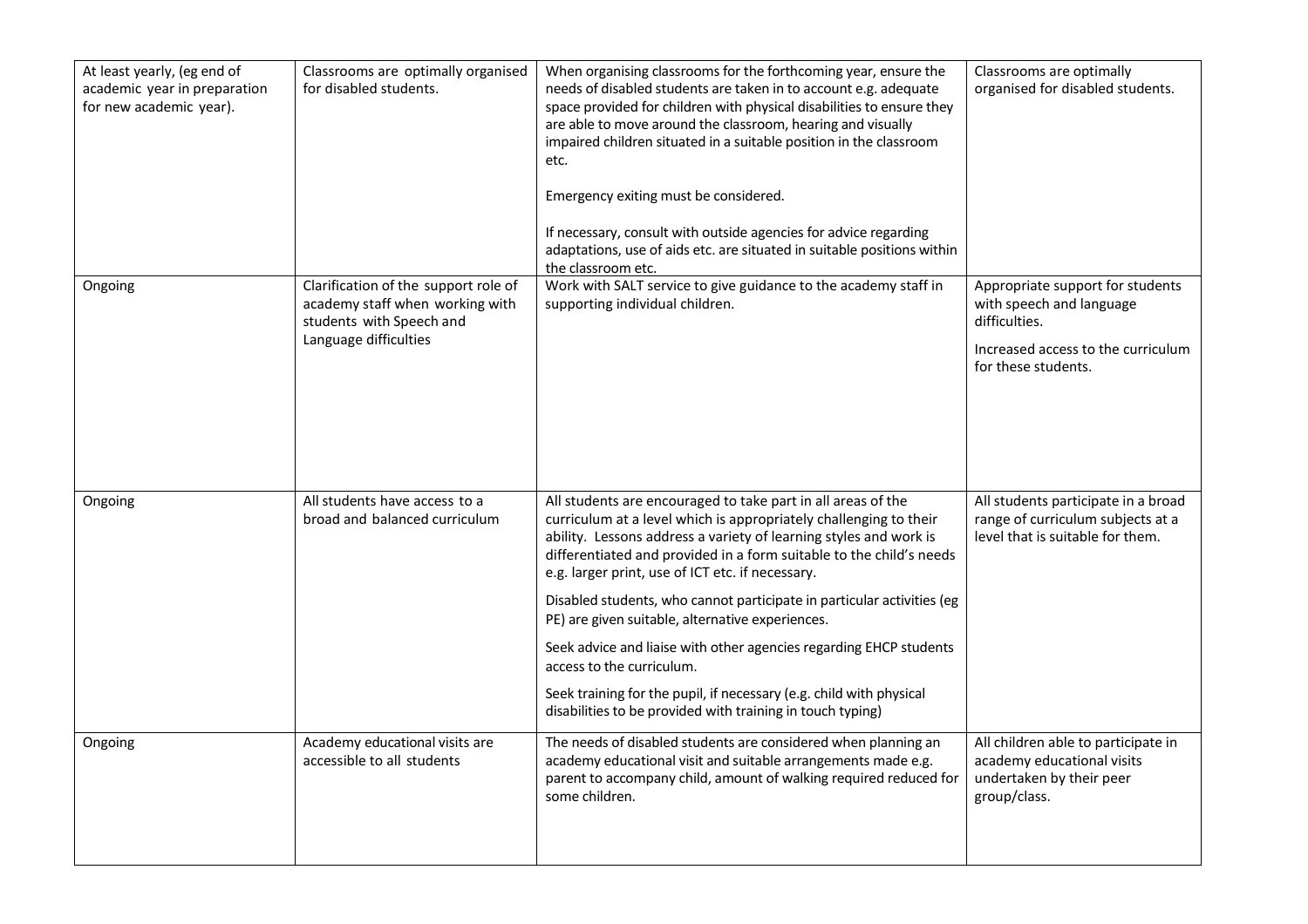**Priority 2: Improving the physical environment of the academy to enable disabled students to take better advantage of education, benefits, facilities and services provided.**

| <b>Timescale</b> | <b>Targets</b>                                                                                                                                                                                                                                                                                               | <b>Plan</b>                                                                                                                                                                                                                                                                                                                                                                                                                                                                                                       | Aim/Outcome                                                                            |
|------------------|--------------------------------------------------------------------------------------------------------------------------------------------------------------------------------------------------------------------------------------------------------------------------------------------------------------|-------------------------------------------------------------------------------------------------------------------------------------------------------------------------------------------------------------------------------------------------------------------------------------------------------------------------------------------------------------------------------------------------------------------------------------------------------------------------------------------------------------------|----------------------------------------------------------------------------------------|
| Annually         | To review annually all areas of the<br>academy in order to ensure there<br>are no physical barriers to access<br>for current and prospective<br>students with disabilities.                                                                                                                                  | Make any necessary low-key adjustments as children with<br>disabilities progress through the academy to maximise physical<br>access, improve acoustics and maximise visual clues e.g. fit ramps<br>and handrails, make sure pathways around the academy are safe<br>and well signed.                                                                                                                                                                                                                              | Access to all areas of the academy<br>for all students. Increased<br>student autonomy. |
| Ongoing          | Academy plans to take into account<br>the needs of students and visitors<br>with physical difficulties and<br>sensory impairments, when<br>planning and undertaking future<br>improvements and refurbishments<br>of the site and premises, in order to<br>improve access over successive<br>financial years. | Make arrangements for parking near the academy gate/in car<br>park.<br>Emergency and evacuation systems to inform all students e.g.<br>flashing lights, use of tactile signs, signs in Braille.<br>When redecorating, choose colour schemes with appropriate<br>contrast and harmony for students with visual impairment, autism<br>or epilepsy.<br>Furniture and equipment selected, adjusted and located<br>appropriately.<br>Fit disabled WCs on all levels of the academy.<br>Undertake accessibility audits. | Improved access and facilities for<br>all students throughout entire<br>premises.      |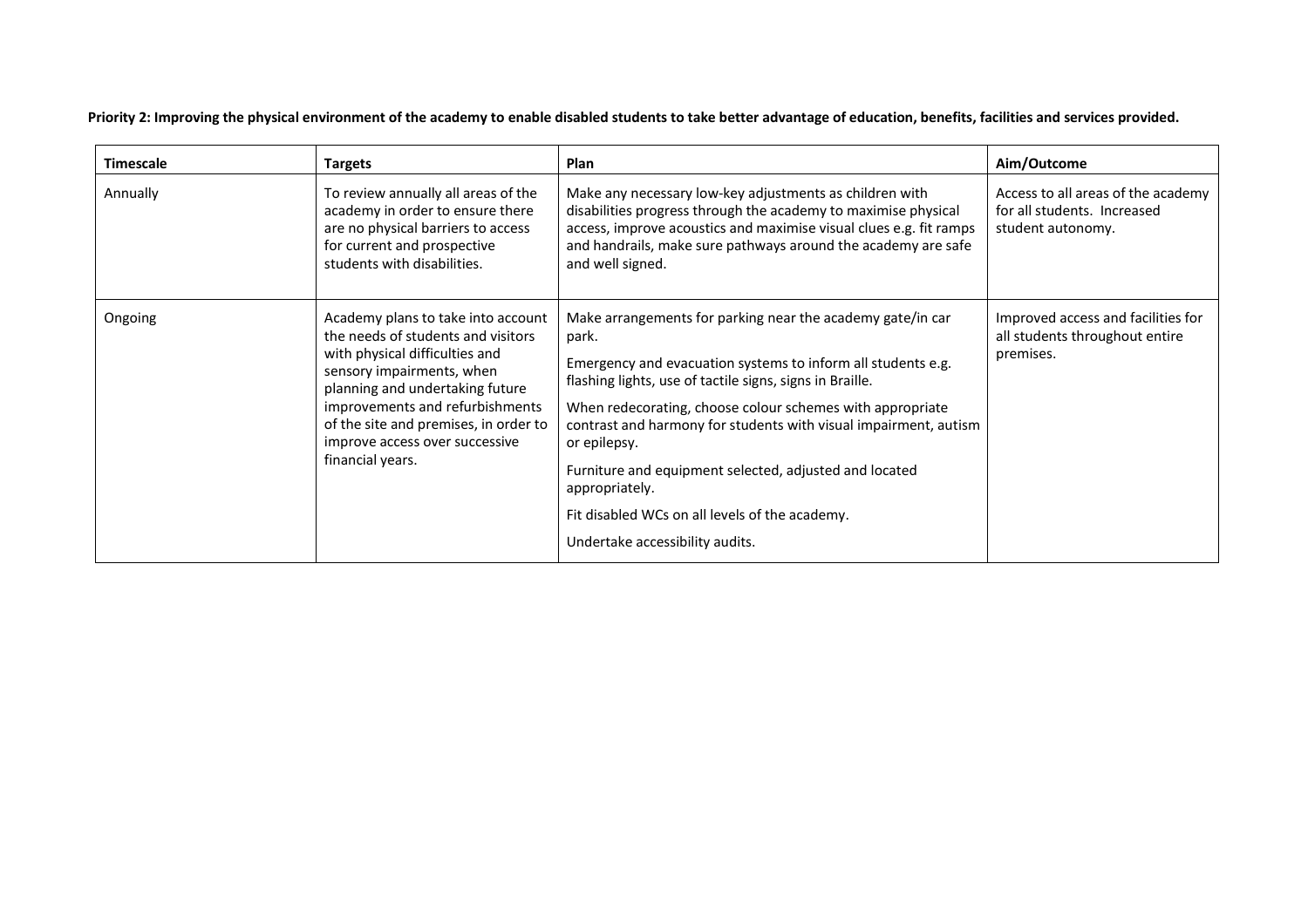**Priority 3: Improving the availability of accessible information to disabled students.**

| <b>Timescale</b> | <b>Targets</b>                                                                                             | <b>Plan</b>                                                                                                                                                                                                                                                                | Aim/Outcome                                              |
|------------------|------------------------------------------------------------------------------------------------------------|----------------------------------------------------------------------------------------------------------------------------------------------------------------------------------------------------------------------------------------------------------------------------|----------------------------------------------------------|
| Ongoing          | To provide written materials in<br>alternative forms when required or<br>requested including Home Learning | The academy to ensure that information is presented in a user-<br>friendly way, e.g. use of font style and size, use of support staff to<br>assist with reading, use of ICT.                                                                                               | Delivery of information to<br>disabled students improved |
| Long-term        | As above                                                                                                   | Where necessary liaise with external support services and<br>agencies to provide information in simple, clear language,<br>symbols, large print, on audiotape or in braille for<br>students/parents and carers who may have difficulty with the<br>standard written print. | As above.                                                |
| Annually         | To ensure that student needs are<br>met through 'Access arrangements'<br>in planning exams.                | Use qualified assessors to test students and provide information<br>on access arrangement.                                                                                                                                                                                 | Improvements in student<br>outcomes.                     |
|                  |                                                                                                            | Ensure the SENCo and Exams Officer arranges testing in good<br>time and puts into place any requirements.                                                                                                                                                                  | Meeting exam board<br>requirements.                      |